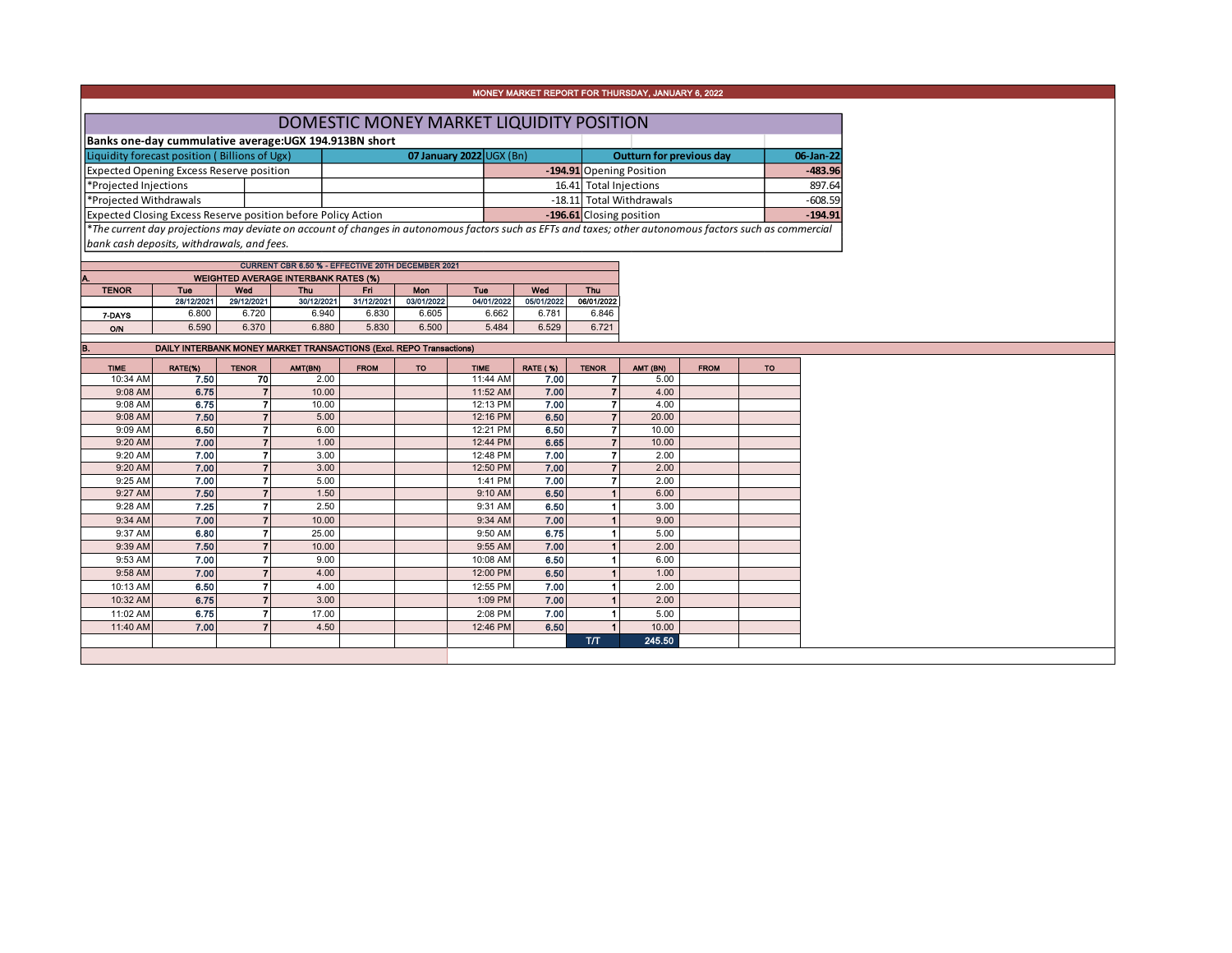| C.                                                                                                       |                                         |                                                                                                                                                                                                                                                         | <b>CBR AND THE 7- DAY WAR INTERBANK RATES</b>                                 |                 |                              |                                          |                                      |                                        |                                                                   |              |                                                                                                                                                                                                                                                          |              |            |                                               |            |
|----------------------------------------------------------------------------------------------------------|-----------------------------------------|---------------------------------------------------------------------------------------------------------------------------------------------------------------------------------------------------------------------------------------------------------|-------------------------------------------------------------------------------|-----------------|------------------------------|------------------------------------------|--------------------------------------|----------------------------------------|-------------------------------------------------------------------|--------------|----------------------------------------------------------------------------------------------------------------------------------------------------------------------------------------------------------------------------------------------------------|--------------|------------|-----------------------------------------------|------------|
| 9.500<br>9.000<br>8.500<br>8.000<br>7.500<br>7.000<br>6.500<br>6.000<br>5.500<br>5.000<br>4.500<br>4.000 | 21/12/2021                              | $\mathcal{L}_{\text{MSE}}$ , and the set of the set of the set of the set of the set of the set of the set of the set of the set of the set of the set of the set of the set of the set of the set of the set of the set of the set of th<br>22/12/2021 | 23/12/2021                                                                    | 24/12/2021      |                              | 27/12/2021                               | 28/12/2021                           | 29/12/2021                             |                                                                   | 30/12/2021   | <b><i>Proprietory Construction of the Construction of the Construction of the Construction of the Construction of the Construction of the Construction of the Construction of the Construction of the Construction of the Construc</i></b><br>31/12/2021 | 03/01/2022   | 04/01/2022 | $\frac{1}{\sqrt{2557.5557576}}$<br>05/01/2022 | 06/01/2022 |
|                                                                                                          |                                         |                                                                                                                                                                                                                                                         |                                                                               |                 |                              |                                          |                                      |                                        | • Overnight WAR -7-day WAR - CBR rate - Upper bound - Lower bound |              |                                                                                                                                                                                                                                                          |              |            |                                               |            |
| D.                                                                                                       |                                         |                                                                                                                                                                                                                                                         | MONETARY POLICY OPERATIONS MATURITIES PROFILE: (13-JAN- 2022 TO 18-AUG- 2022) |                 |                              |                                          |                                      |                                        |                                                                   |              |                                                                                                                                                                                                                                                          |              |            |                                               |            |
| <b>DATE</b>                                                                                              | <b>THUR</b>                             | <b>THUR</b>                                                                                                                                                                                                                                             | <b>THUR</b>                                                                   | <b>THUR</b>     | <b>THUR</b>                  | <b>THUR</b>                              | <b>THUR</b>                          | <b>THUR</b>                            | <b>THUR</b>                                                       | <b>THUR</b>  | <b>THUR</b>                                                                                                                                                                                                                                              | <b>TOTAL</b> |            |                                               |            |
|                                                                                                          | 13-Jan-22                               | 20-Jan-22                                                                                                                                                                                                                                               | $27$ -Jan-22                                                                  | 03-Feb-22       | 10-Feb-22                    | 24-Feb-22                                | 03-Mar-22                            | 10-Mar-22                              | 31-Mar-22                                                         | 04-Aug-22    | 18-Aug-22                                                                                                                                                                                                                                                |              |            |                                               |            |
| <b>REPO</b>                                                                                              | 374.47                                  | $\sim$                                                                                                                                                                                                                                                  | $\sim$                                                                        | $\sim$          | $\sim$                       | $\sim$                                   |                                      | $\sim$                                 |                                                                   | $\sim$       | $\sim$                                                                                                                                                                                                                                                   | 374.47       |            |                                               |            |
| <b>REV REPO</b>                                                                                          |                                         | $\sim$                                                                                                                                                                                                                                                  |                                                                               | $\sim$          | ٠                            | $\sim$                                   |                                      |                                        |                                                                   | $\sim$       | $\sim$                                                                                                                                                                                                                                                   |              |            |                                               |            |
| <b>BOU BILL/DEPO A</b>                                                                                   | 45.33                                   | 17.00                                                                                                                                                                                                                                                   | 103.50                                                                        | 29.20           | 20.00                        | 10.00                                    | 2.30                                 | 5.60                                   | 5.09                                                              | 33.00        | 26.60                                                                                                                                                                                                                                                    | 297.61       |            |                                               |            |
| <b>TOTALS</b>                                                                                            | 419.79                                  | 17.00                                                                                                                                                                                                                                                   | 103.50                                                                        | 29.20           | 20.00                        | 10.00                                    | 2.30                                 | 5.60                                   | 5.09                                                              | 33.00        | 26.60                                                                                                                                                                                                                                                    | 672.08       |            |                                               |            |
| Total O/S Deposit Auction & BOU Bill balances held by BOU up to 18 AUGUST 2022: UGX 298 BN               |                                         |                                                                                                                                                                                                                                                         |                                                                               |                 |                              |                                          |                                      |                                        |                                                                   |              |                                                                                                                                                                                                                                                          |              |            |                                               |            |
| Total O/S Repo, Reverse Repo, BOU Bill balances held by BOU: UGX 672 BN                                  |                                         |                                                                                                                                                                                                                                                         |                                                                               |                 |                              |                                          |                                      |                                        |                                                                   |              |                                                                                                                                                                                                                                                          |              |            |                                               |            |
| (EI) STOCK OF TREASURY SECURITIES                                                                        |                                         |                                                                                                                                                                                                                                                         |                                                                               |                 | Eii)                         | <b>MONETARY POLICY MARKET OPERATIONS</b> |                                      |                                        |                                                                   |              |                                                                                                                                                                                                                                                          |              |            |                                               |            |
|                                                                                                          | LAST TBIILS ISSUE DATE: 06-JANUARY-2022 |                                                                                                                                                                                                                                                         |                                                                               |                 |                              |                                          |                                      | (VERTICAL REPOS, REV-REPOS & BOU BILL) |                                                                   |              |                                                                                                                                                                                                                                                          |              |            |                                               |            |
| On-the-run O/S T-BILL STOCKs (Bns-UGX)                                                                   |                                         |                                                                                                                                                                                                                                                         | 7.054.97                                                                      | 07/01/2022      | OMO                          | <b>ISSUE DATE</b>                        | <b>AMOUNT</b>                        | <b>WAR</b>                             | <b>RANGE</b>                                                      | <b>TENOR</b> |                                                                                                                                                                                                                                                          |              |            |                                               |            |
| On-the-run O/S T-BONDSTOCKs(Bns-UGX)                                                                     |                                         |                                                                                                                                                                                                                                                         | 22,077.48                                                                     | 07/01/2022 REPO |                              | 06-Dec                                   | 416.50                               | 6.500                                  |                                                                   |              |                                                                                                                                                                                                                                                          |              |            |                                               |            |
| <b>TOTAL TBILL &amp; TBOND STOCK- UGX</b>                                                                |                                         |                                                                                                                                                                                                                                                         | 29,132.45                                                                     |                 | <b>BOU BILL</b><br>$- - - -$ | 09-Dec                                   | 40.05<br>$\sim$ $\sim$ $\sim$ $\sim$ | 7.012<br>$  -$                         |                                                                   | 28           |                                                                                                                                                                                                                                                          |              |            |                                               |            |

| TOTAL TBILL & TBOND STOCK- UGX                                                       |                    |                | 29,132.45        |             | <b>BOU BILL</b>           | 09-Dec -            | 40.05  | 7.012 | 28  |
|--------------------------------------------------------------------------------------|--------------------|----------------|------------------|-------------|---------------------------|---------------------|--------|-------|-----|
| O/S=Outstanding                                                                      |                    |                |                  |             | <b>BOU BILL</b>           | $09$ -Dec $-$       | 19.20  | 7.149 | 56  |
| <b>MATURITY</b>                                                                      | <b>TOTAL STOCK</b> | <b>YTM (%)</b> | <b>CHANGE IN</b> |             | <b>BOU BILL</b>           | $09$ -Dec $\cdot$   | 26.60  | 9.701 | 252 |
|                                                                                      | (BN UGX)           | AT CUT OFF*    | YTM (+/-)        | <b>REPO</b> |                           | $09$ -Dec           | 953.00 | 6.500 |     |
| 91                                                                                   | 112.21             | 6.501          | 0.000            | REPO        |                           | $10$ -Dec           | 112.00 | 6.500 |     |
| 182                                                                                  | 434.24             | 8.400          | $-0.065$         |             | <b>BOU BILL</b>           | $16$ -Dec           | 5.51   | 7.016 | 84  |
| 364                                                                                  | 6,508.52           | 10.400         | $-0.004$         |             | <b>BOU BILL</b>           | 16-Dec              | 19.78  | 7.143 | 56  |
| 2YR                                                                                  | 257.11             | 11.000         | 1.000            |             | <b>BOU BILL</b>           | $16$ -Dec $\vert$ - | 45.08  | 6.998 | 28  |
| 3YR                                                                                  | $\sim$             | 13.100         | 1.710            | REPO        |                           | 16-Dec              | 423.00 | 6.500 |     |
| 5YR.                                                                                 | 1,119.91           | 14.390         | 1.390            | <b>REPO</b> |                           | $17$ -Dec $\vert$ - | 160.00 | 6.500 |     |
| 10YR                                                                                 | 10,405.20          | 14.000         | 0.261            |             | <b>REVREPO</b>            | 21-Dec              | 192.00 | 6.500 |     |
| 15YR                                                                                 | 8,486.42           | 15.900         | 0.400            | <b>REPO</b> |                           | $23$ -Dec           | 251.00 | 6.500 |     |
| 20YR                                                                                 | 1,808.84           | 15.900         | 0.400            | REPO        |                           | 27-Dec              | 247.00 | 6.500 |     |
| Cut OFF is the lowest price/highest yield that satisfies the auction awarded amount. |                    |                |                  | <b>REPO</b> |                           | $30 - Dec$          | 366.50 | 6.500 |     |
|                                                                                      |                    |                |                  | <b>REPO</b> |                           | 31-Dec              | 392.00 | 6.500 |     |
|                                                                                      |                    |                |                  | <b>REPO</b> |                           | $05$ -Jan $-$       | 273.00 | 6.500 |     |
|                                                                                      |                    |                |                  |             | <b>BOU BILL</b>           | 06-Jan -            | 9.95   | 6.906 | 28  |
|                                                                                      |                    |                |                  |             | <b>BOU BILL</b>           | $06$ -Jan $\vert$ - | 2.28   | 7.149 | 56  |
|                                                                                      |                    |                |                  |             | <b>BOU BILL</b>           | 06-Jan -            | 5.09   | 7.452 | 84  |
|                                                                                      |                    |                |                  | <b>REPO</b> |                           | $06$ -Jan $\vert$ - | 374.00 | 6.500 |     |
|                                                                                      |                    |                |                  |             | WAR-Weighted Average Rate |                     |        |       |     |